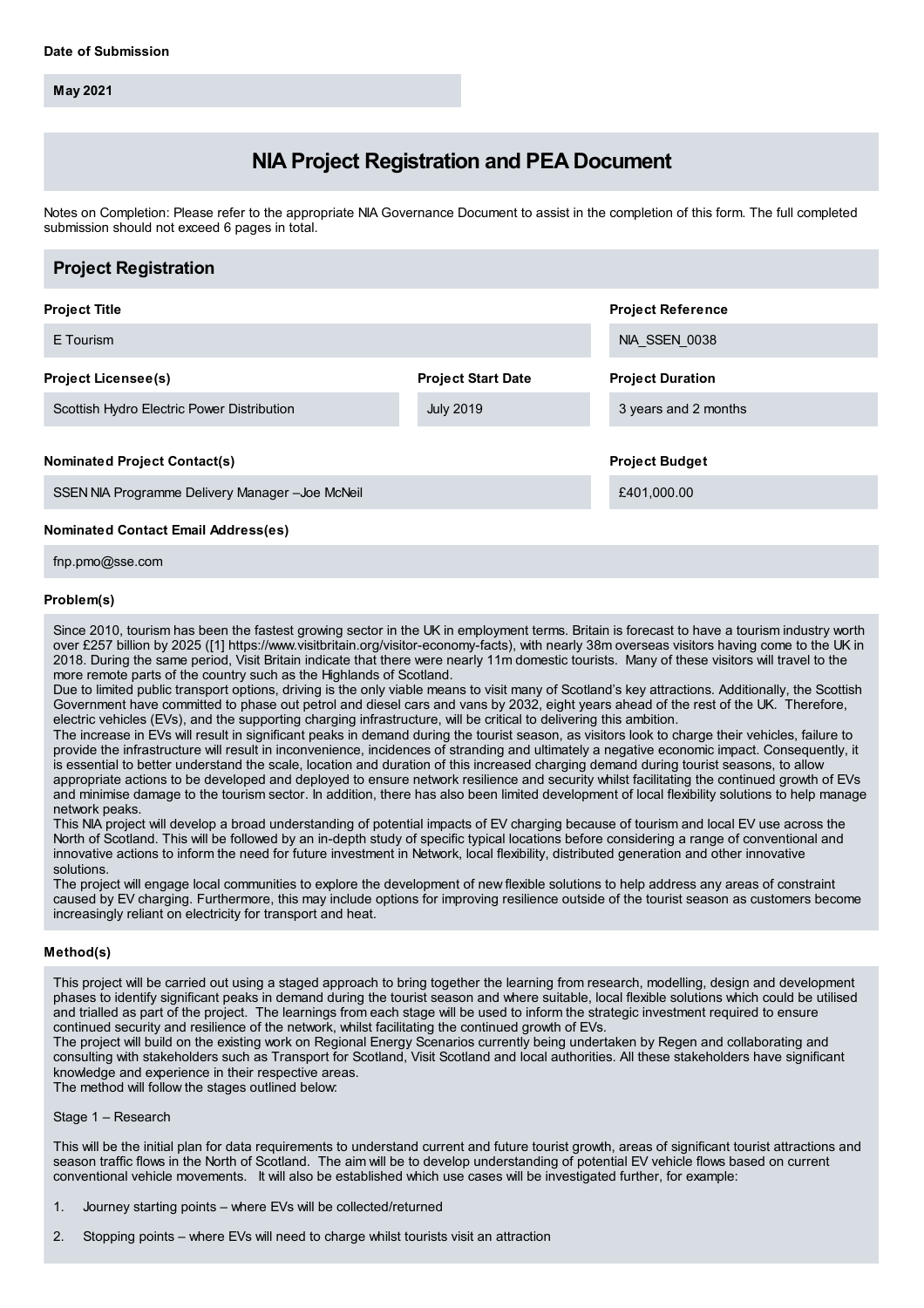3. Accommodation – where tourists will have overnight stays

#### 4. Arterial Routes – flows of traffic between key hubs

Network data will be gathered to understand the current network status, capability and predicted future energy demands for each use case. This will be supported by SSEN Regional Scenario Modelling which will be delivered by Regen in Summer 2019 as part of a separate project.

#### Stage 2 – Modelling

Using the data gathered as part of Stage 1, the project will model this data to understand the impacts of EV charging against the agreed use cases. The model will provide a technical view for inclusion and analysis in system planning as well as visibility for external stakeholders to signpost potential issues. The model will identify which use cases highlight network constraints and therefore required to be focused on to maintain resilience particularly during the tourist season.

Stage 3 - Design and Development of local flexibility solutions

This stage will focus on identifying, through stakeholder workshops (such as local communities) and/or tendering exercises suitable flexibility solutions which will assist with any constraint issues identified as part of Stage 2 and meeting the increased demand identified as part of the modelling in stage 2. These solutions will add resilience to the network during the tourist season and winter.

Recommendations will be reported to highlight priorities (both conventional and innovative) for each specific use case and if appropriate, suitable local flexibility solutions and funding arrangements which may be trialled as part of this project will be identified.

Stage 4 - Trial of Local Flexibility Solution

The selected flexibility solution(s) methods will be developed and trialled where appropriate. A conclusion report will be developed to determine its success.

#### Stage 5 – Reporting on outputs / Dissemination

The final stage will consist of reporting of recommendations for each use case for the network strategic investment (both conventional and innovative methods) and final recommendations for local flexibility solutions to ensure security and resilience of the network, whilst facilitating the continued growth of EVs and the tourism sector. This report will contain guidance on the issues, methods and options for those authorities with responsibility for providing EV charging infrastructure. It will also provide the DNO community with recommendations on how the current connections process should be modified to support efficient delivery. The learning will be disseminated to local and national stakeholders, DNOs and Charge Point Providers.

#### **Scope**

The scope of the project is to carry out traffic flow and network modelling to understand the impact of EV charging. It will also design and develop a trial of specific network and local flexibility solutions to assist with security of electric supply to EV charging hubs to deal with highly seasonal charging peaks in the tourist season.

The geographical scope of the project will be a 'tourist route' suitably representative of the primary tourist routes.

The output will be proven through a modelling tool highlighting geographical areas of improvement calibrated against a real-life trial of a local flexibility solution(s).

The output of both the modelling tool and real-life trial of the flexible solution will feed into a report which captures all learnings and provides system planning with appropriate guidance of areas of focus for investment on the network but also areas of focus for Scottish government, Transport for Scotland and Visit Scotland. The method will be transferrable to other parts of the UK where the appropriate data is available.

#### **Objectives(s)**

1. Understand how increased EV uptake and tourist patterns will impact seasonal peak demand on the network.

2. Identify the scale, location and duration of any increased charging demand broadly for the North of Scotland followed by an in-depth study of specific locations.

3. Enhance stakeholder engagement for helping local community groups, local authorities and other organisations to understand impacts of heightened EV tourism will have on local demand.

4. Identify suitable local flexible solutions to assist in demand management during seasonal peaks but also benefiting residents all year round. These solutions may extend beyond charge points only to options such as valet charging.

5. Inform investment strategies for network development based on expected impacts of EV uptake and tourist patterns.

#### **Success Criteria**

If the project delivers the anticipated learning to GB stakeholders, then it is deemed successful.

#### **Technology Readiness Level at Start**

**Project Partners and External Funding**

**Technology Readiness Level at Completion**

TRL 3

TRL 7

The project will be run under the Strategic Partnership Agreement between Scottish Government, Scottish and Southern Electricity Networks and Scottish Power Energy Networks.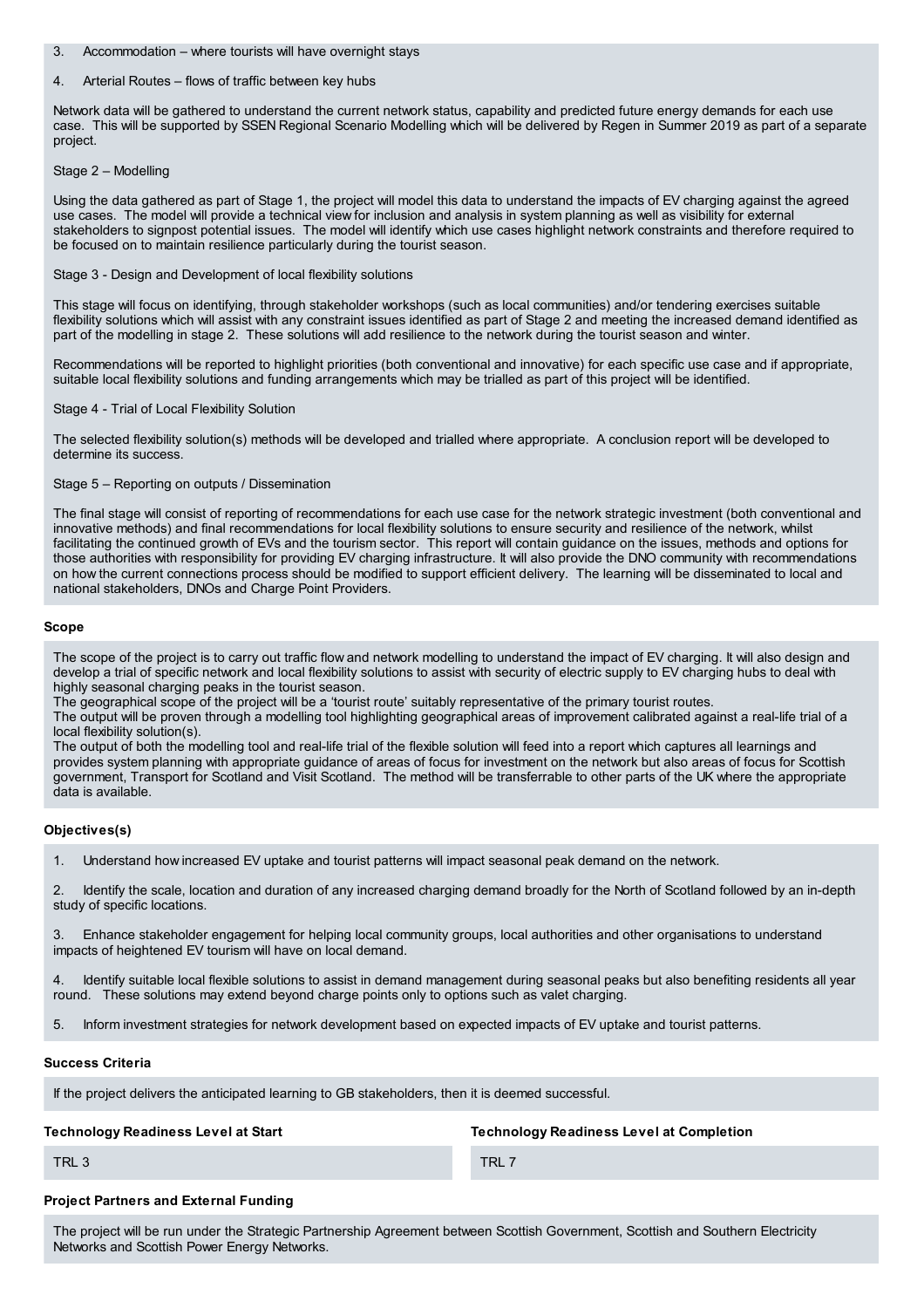#### **Potential for New Learning**

The project will:

1. Identify the predicted load growth and seasonal demand associated with current and future electric vehicle tourism against suitable use case scenarios.

- 2. Highlight tourist hot spots where the network may be vulnerable.
- 3. Identify locations where traditional supply security may be inadequate during extreme events

4. Identify a series of options for local flexibility solutions which may also benefit local communities outside of the tourist season from a resilience perspective as well.

5. Establish replicable techniques for the above.

#### **Scale of Project**

The project is a small-scale sample-based study to investigate seasonal demands for EV in tourist hot spots, followed by development of innovative flexible solutions and an in-depth detailed plan for each tourist hot spot use case and a trial of suitable solutions.

#### **Geographical Area**

Scottish Hydro Electric Power Distribution network area.

#### **Revenue Allowed for in the RIIO Settlement**

n/a

#### **Indicative Total NIA Project Expenditure**

The total expenditure expected from the project is £401,000. 90% (£360,900) of which is allowable NIA expenditure.

# **Project Eligibility Assessment**

#### **Specific Requirements 1**

1a. A NIA Project must have the potential to have a Direct Impact on a Network Licensee's network or the operations of the System Operator and involve the Research, Development, or Demonstration of at least one of the following (please tick which **applies):**

A specific piece of new (i.e. unproven in GB, or where a Method has been trialled outside the GB the Network Licensee must justify repeating it as part of a Project) equipment (including control and communications systems and software)

A specific novel arrangement or application of existing licensee equipment (including control and/or communications systems and/or software)

A specific novel operational practice directly related to the operation of the Network Licensee's System X X

A specific novel commercial arrangement  $X$ 

**Specific Requirements 2**

**2a. Has the Potential to Develop Learning That Can be Applied by all Relevant Network Licensees**

**Please explain how the learning that will be generated could be used by relevant Network Licenses.**

The learning from the project will be directly relevant and transferable to other license areas, which have large numbers of season visitors.

Please describe what specific challenge identified in the Network Licensee's innovation strategy that is being addressed by the **Project.**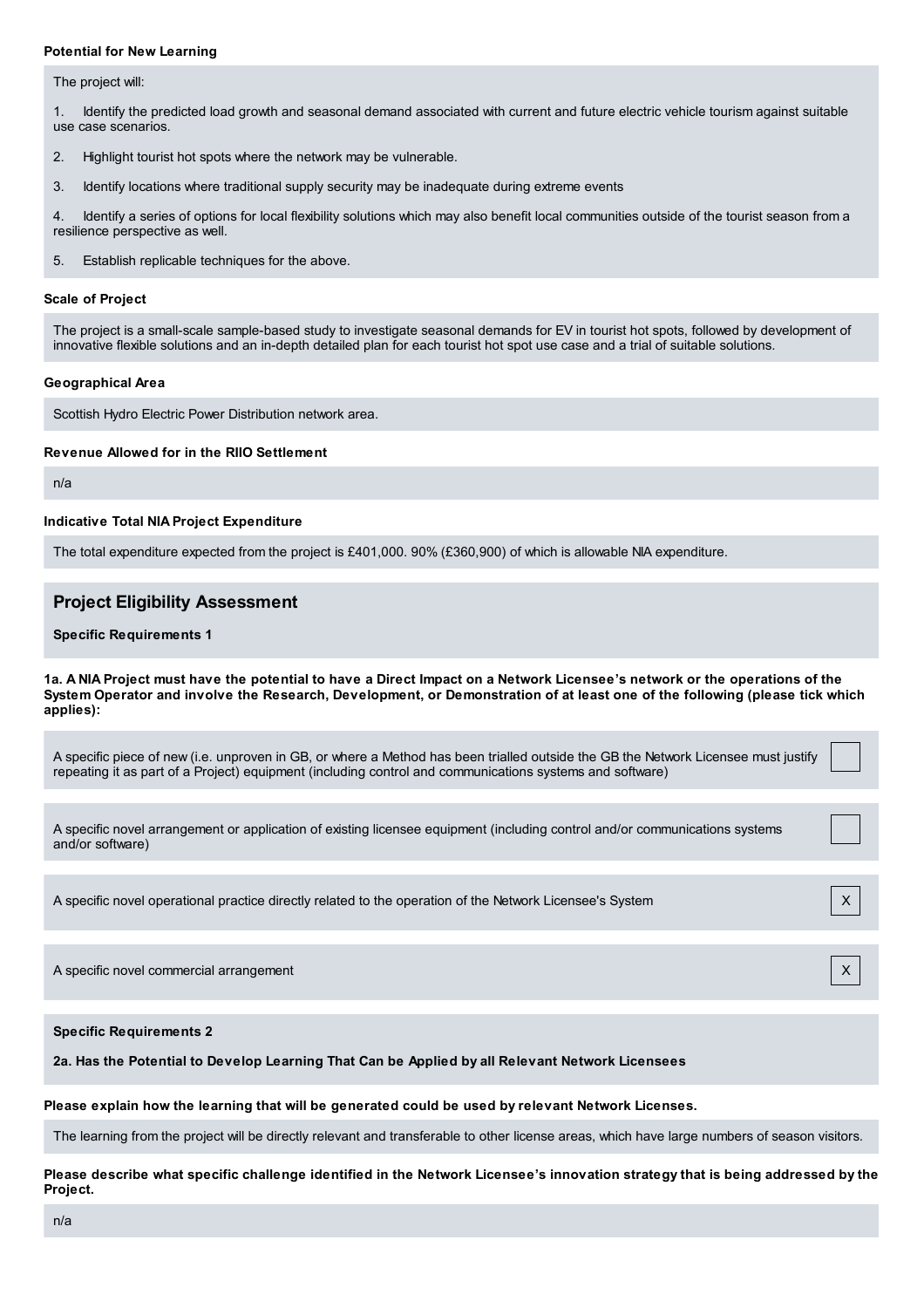#### **2c. Has the Potential to Deliver Net Financial Benefits to Customers?**

Yes X

#### **Please provide an estimate of the saving if the Problem is solved.**

E- tourism will help generate more granular data to enable more detailed understanding of future network and local business/authority investment requirements. This is essential to facilitate the wide spread adoption of EVs in GB in areas which are likely to see demand profiles which are different from those across the wider network due to the influence of high numbers of seasonal visitors. Previous innovation projects, such as SSENs My Electric Avenue, in addition to studies by the ENA suggest that significant network investment will be required between now and 2032. However, this figure could be significantly reduced through the use of innovative solutions, which can only be implemented with the improved availability of forecasting and modelling information.

Please provide a calculation of the expected financial benefits of a Development or Demonstration Project (not required for **Research Projects). (Base Cost - Method Cost, Against Agreed Baseline).**

Not required for first stage. Outputs of project will inform this.

Please provide an estimate of how replicable the Method is across GB in terms of the number of sites, the sort of site the method could be applied to, or the percentage of the Network Licensees system where it could be rolled-out.

This is a challenge for all UK DNOs, so this could be replicated across the whole of GB.

#### **Please provide an outline of the costs of rolling out the Method across GB.**

The cost of rolling out will be determined by the success of the method and as a result the answer to this question will be an output from the project itself.

#### **2d. Does not Lead to Unnecessary Duplication**

Yes X

The Energy Networks Association portal has been checked to confirm there is no duplication.

**Please demonstrate below that no unnecessary duplication will occur as a result of the Project.**

#### If applicable, justify why you are undertaking a Project similar to those being carried out by any other Network Licensees.

n/a

# **Additional Governance Requirements**

## **Please identify**

that the project is innovative (ie not business as usual) and has an unproven business case where the risk warrants a limited Research and Development or Demonstration Project to demonstrate its effectiveness

### **i) Please identify why the project is innovative and has not been tried before**

To date there has been no GB projects which have looked to understand the impact on peak demand of high volumes of seasonal tourists driving electric vehicles in the remote areas. This project will be the first to develop that dataset as well investigating flexible solutions to ease network constraints during these times

# ii) Please identify why the Network Licensee will not fund such a Project as part of its business as usual activities

There is very limited understanding of the impact on peak demand caused by tourism related EV drivers in remote areas. There are a significant number of external factors which will influence any demand increase in demand, including local and national government policy , availability and uptake of EVs , overall growth in tourism and availability of accommodation. This is likely to result in demand patterns which are highly seasonal and potentially quite localized, therefore, are extremely difficult to predict using conventional techniques. Therefore, there is a high degree of uncertainty around the scale and location of any load growth due to e-tourism, given this uncertainty on the outcomes, it is appropriate that NIA is used to fund this project. If successful, this project will identify potentially innovative commercial solutions which will reduce the overall costs whilst facilitating the shift to a lower carbon economy.

X

Yes X